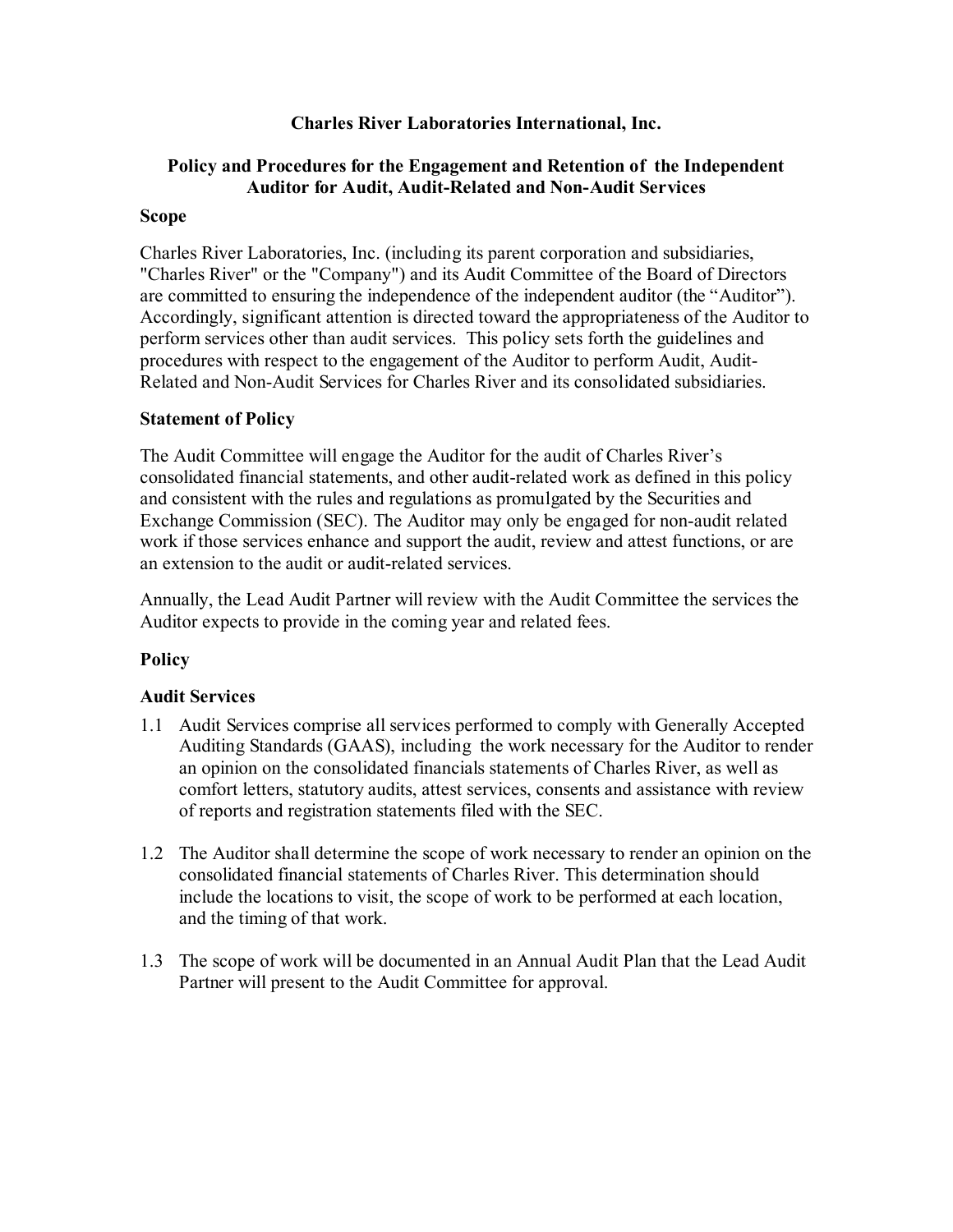### **Audit-Related Services**

- 2.1 The Auditor shall be considered the preferred service provider of Audit-Related Services if:
	- 1. The Services can only be provided by the Auditor, or
	- 2. The Services are an extension of the work performed as part of the Audit, or rely extensively on work performed as part of the Audit such that the quality and timeliness of the services can most effectively be provided by the Auditor, or
	- 3. The Services enhance the effectiveness of the Auditor's examination of the Company's consolidated financial statements, and
	- 4. The services are consistent with the attest role of the independent Auditor.
	- 5. The Services do not compromise, as reviewed by the Audit Committee, the independence of the Auditor.
- 2.2 Examples of Audit-Related Services for which the Auditor may be considered Charles River's preferred provider include:
	- Audits of employee benefit plans
	- Audits of Charles River legal entities for statutory or other purposes
	- Consultation regarding the implementation of technical accounting standards
	- Contract audit and analysis services
	- Due diligence assistance on mergers, acquisitions and divestitures
	- Internal control reviews including information security assessments
	- Audit or review of information derived from Charles River's financial systems
	- Audits or reviews of tax strategies and compliance
	- Assistance with regulatory compliance
	- Accounting consultations and audits in connection with acquisitions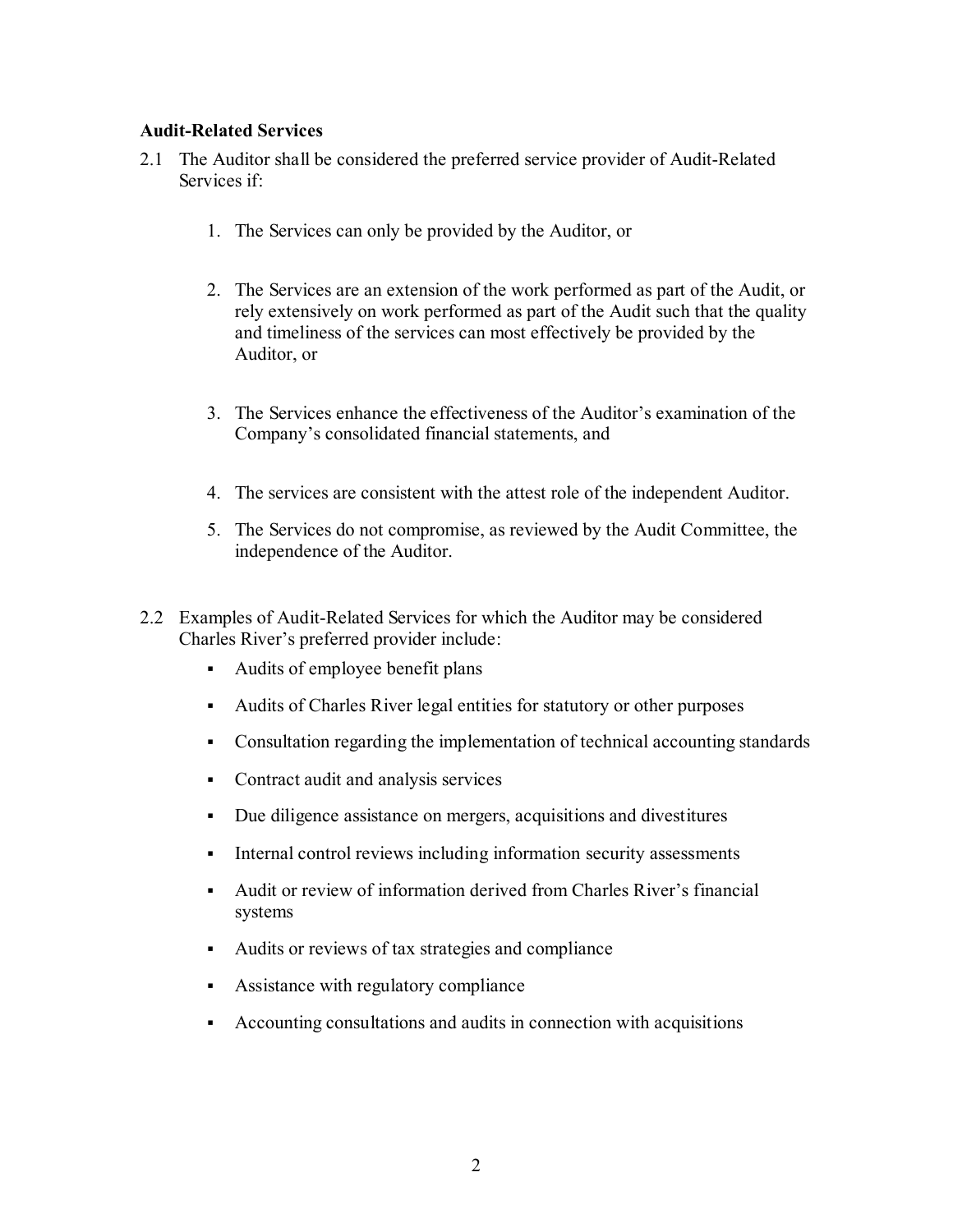# **Non-Audit Services**

- 3.1 Non-Audit Services are any other work that is neither an Audit Service or an Audit-Related Service. Examples of Non-Audit Services that the Auditor may provide include:
	- Domestic and international tax advice, compliance and controversy resolution
	- Business process reviews
- 3.2 The Audit Committee and Charles River Management believe that non-audit services are not an integral part of the examination of the Company's financial statements, and that these services may raise a real or perceived question as to the Auditor's independence. Accordingly, a strong rationale must be presented to support the selection of the Auditor, and alternative service providers should be considered.
- 3.3 The Auditor may be considered a service provider of Non-Audit Services if:
	- 1. The Services are an extension of the work performed as part of the Audit, or rely extensively on work performed as part of the Audit such that the quality and timeliness of the services can most effectively be provided by the Auditor, or
	- 2. The Services enhance the effectiveness of the Auditor's examination of the Company's consolidated financial statements, and
	- 3. The services are consistent with the attest role of the independent Auditor.

# **Authorization of Audit-Related and Non-Audit Services**

- $4.0$  The Audit Committee is responsible for pre-approving all Audit, Audit-Related and Non-Audit Services.
- $4.1$  Each year as part of the Annual Audit Plan, the lead partner will provide the Audit Committee with a report of anticipated Audit, Audit-Related and Non-Audit Services, together with an estimate of fees. The size of the fee and the scope of these services will be carefully considered so as to avoid any real or perceived question as to the Auditor's independence.
- 4.2 Each quarter, the Company or the Lead Partner will provide the Audit Committee a report of actual Audit, Audit-Related and Non-Audit Services provided and expected to be provided. Any changes to the estimate of services reviewed as part of the Annual Audit Plan will be discussed with the Audit Committee at that time.